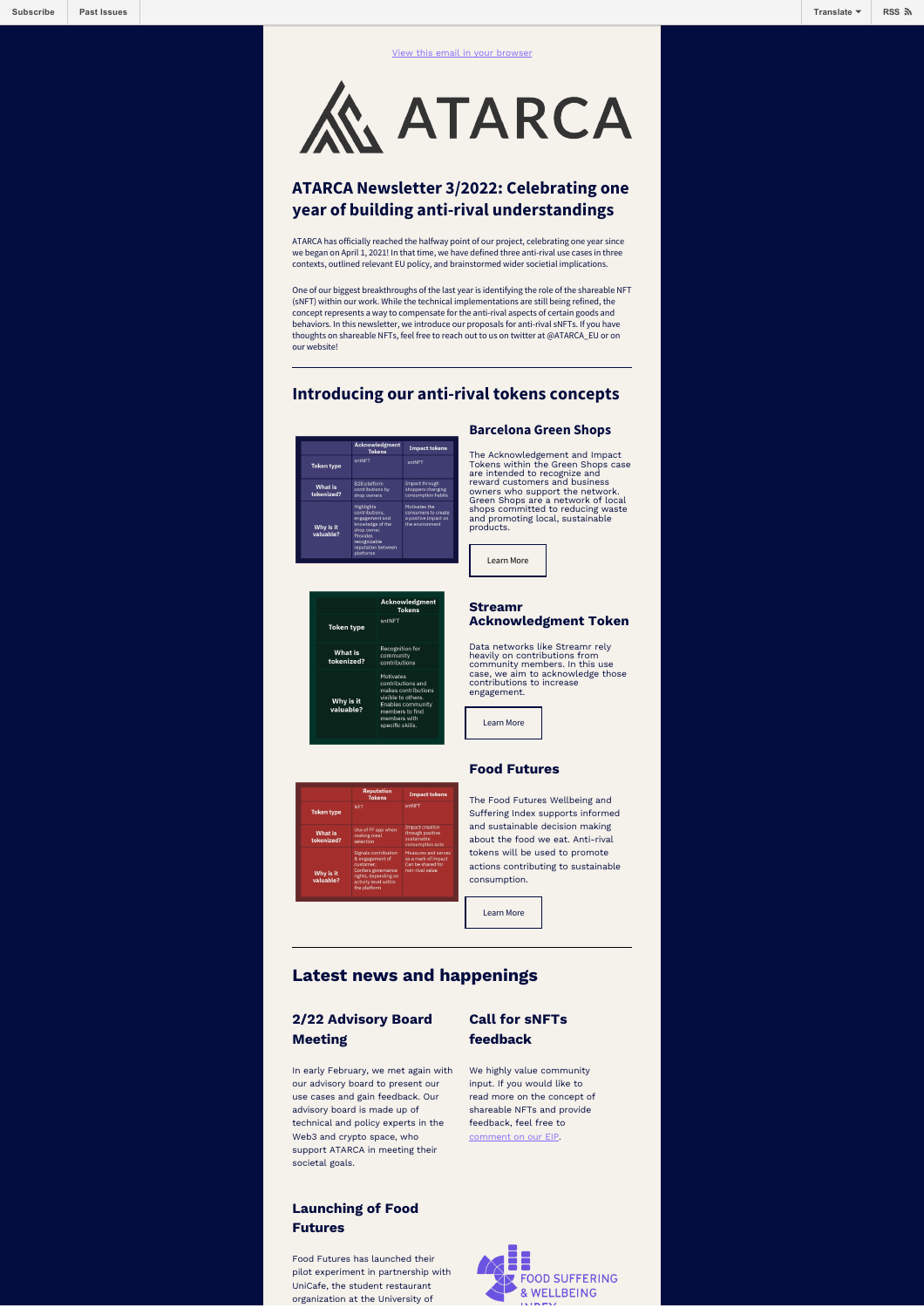Helsinki. The app is being field tested on campus and is developed in conjunction with a pilot MOOC course, "Sustainable Consumption".

#### **INDEX**

### **Read our latest blog posts.**



# **About anti-rival goods and incentives**

Jarno Marttila, one of our project members and Head of Technology at TX, reflects on what anti-rivalry means to him and why it is relevant.

(Image: Museovirasto CC BY 4.0)



# **Recommended reading & listening**

Still curious? Below are some of the blogs, videos, and articles that our project members recommended recently.

- [The Crypto-Syllabus, Conversations -](https://the-crypto-syllabus.com/conversations/) conversations around the crypto-space [Welcome to Crypto Paradise](https://www.hs.fi/visio/art-2000008615485.html) (Tervetuloa kryptoparatiisin) - an op-ed, in Finnish, on
- what is going on in the blockchain world  $\bullet$  [Data Sharing and the Latest Web3 Technologies](https://www.youtube.com/watch?v=ybfZUT0Fmb0) - a discussion on how how safe data
- sharing is made possible with blockchain technology Wikinomics: How Mass Collaboration Changes Everything by Don Tapscott one of the seminal texts on mass collaboration and technology<br>What We Must Do to Avoid the Tragedy of the Commons in Open Source
- What We Must Do to Avoid the Tragedy of the Com



#### **About the ATARCA research project**

ATARCA is a research and innovation project exploring the use of Bitcoin-like, anti-rival tokens and testing their<br>applicability to governing industrial data tamakets. This<br>project will allow the societies at large to more widely<br>explore structurally new incentives for systemic<br>s



This email was sent to << Email Address>> *[why did I get this?](https://atarca.us5.list-manage.com/about?u=4b12c4f3d1708ef0db1db7947&id=46dfcc1b1a&e=[UNIQID]&c=58db4b3155)* [unsubscribe from this list](https://atarca.us5.list-manage.com/unsubscribe?u=4b12c4f3d1708ef0db1db7947&id=46dfcc1b1a&e=[UNIQID]&c=58db4b3155) [update subscription preferences](https://atarca.us5.list-manage.com/profile?u=4b12c4f3d1708ef0db1db7947&id=46dfcc1b1a&e=[UNIQID]&c=58db4b3155) ATARCA ꞏ Otakaari 1 B ꞏ Espoo 02150 ꞏ Finland